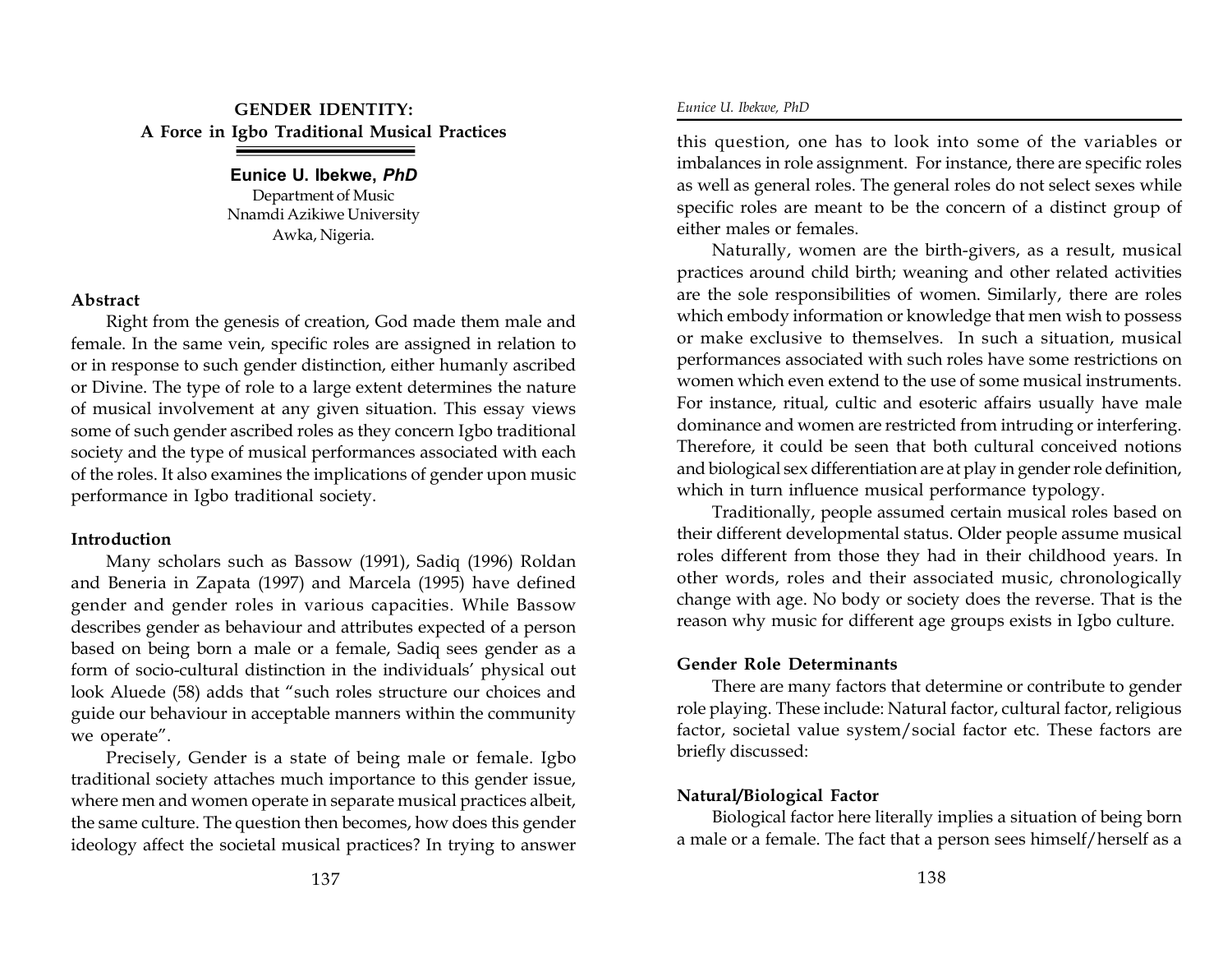#### *Gender Identity: A Force in Igbo Traditional Musical Practices Eunice U. Ibekwe, PhD*

man or a woman has automatically distinguished him/her from the opposite sex. This sex differentiation has some psychological effects on the bearer. A man will tend to think towards masculine responsibilities while a woman will aspire to meet up with her own feminine role. This factor is purely based on anatomical features or differences in individuals.

### **Cultural Factor**

Culturally, Igbo society is patriarchal in nature, where men's decisions over issues are final and irrevocable. As a result, it is the men who say what should be and what should not be. The type of roles women should play in the society and those to be played by men. For instance, social custom upholds that women should not whistle and therefore, it is a rare practice for women. Women's devotion to home, family and domestic affairs also limit their public activities. Female mourners spend more time than their male counterparts in events of bereavement. Generally males overcome their sorrows with drinking and chatting at restaurants and even playing music, but women are confined for a certain period of time, under which they lament and sing dirges for their late relations. Even outside Africa, these gender distinctions persist. Auerbach (29) for example, notes that among some Greek communities.

> The restrictions placed on men at the death of a relative are much less severe, of much shorter duration, and much less strictly enforced.

Men and women thus play contrasting roles due to their different dispositions to death and mourning. Women therefore tend to portray more emotions than men in situations of death and grief.

Masquerade (Spirit manifest) affairs are restricted to male membership and participation in Igbo culture. Titles like *Nze, Ozo* and *Igwe* are not for women, though women can be *lolo* (a title given to the wife of an *Ozo* titled man). Ekwueme (231) maintains that:

> Gender functions have been so arranged and segregated that men arrogate superior functions to themselves and inferior functions to women.

Over the years, these roles have been tolerated and assimilated by people and have become part of the people's customs and traditions.

## **Religious Factor**

The Igbos believe that gods, deities and ancestral spirits have control over the living and as such worship or reverence them. In religious matters, men play more significant roles than women. They perform rituals, make dedications, consult oracles, make sacrifices and pour libations while women devotes are involved in menial tasks of painting, decorating and beautifying the walls of the shrines. They are also involved in singing and dancing during festivals in honour of the deities. In some ethic groups, the scenario is the same. Akpan (51) reports about the *Bakor* New yam festival at Alok in Cross River State thus:

> At about 8.00am, a procession of women who sang and danced was led by the priest – 'Ajomende' to the grounds where the monoliths are erected.

More significant roles could be identified in Yoruba tradition where women participant in *Sango* worship. According to Omibiyi (48-49):

> *Sango* has been described as a deity in feminine dynasty… women occupy high official positions in *Sango* cult without any restriction arising from their gender.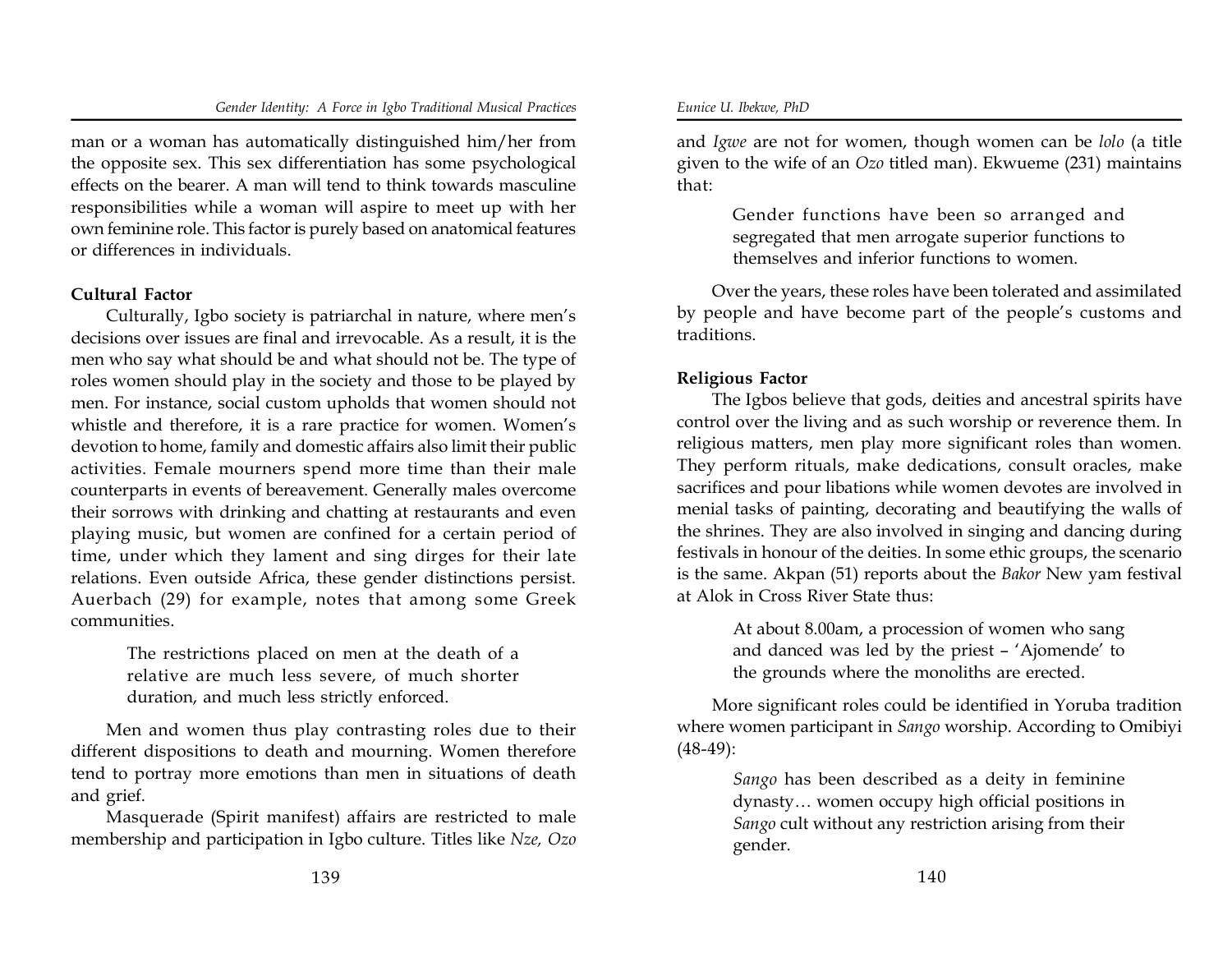Such instances notwithstanding, men's participations in religious matters are more pronounced than those of women.

## **Social Factor**

There are activities and events that are basically meant for socialisation and recreation. The society values them and as such accords them special recognition. These include, festivals such as New Yam Festival, Cocoyam Festival, *Manwu* Festival; ceremonies such as marriages, coming of age ceremonies, funerals, Title taking, age grade activities and different classificatory associations; Others include sports such as wrestling and games, hunting and so on.

Each of the above events or activities has a specified group associated with it and a type of music that goes with their activities. Roles are so defined that each group knows what is expected of them.

# **Gender and Music**

Gender has a strong force on the type of musical performances of any ethnic group or society. This is evident in gender defined roles. Men have their type of music and so do women though, mixed group performances also exist, which are devoid of any sort of restrictions. Mixed group performances are mainly for entertainment and recreation, normally – organised by the age grades, clubs and associations.

Men's visions and ideologies are well articulated in the type of music they perform. Igbo men are much inclined to honour and social status and this could attribute to is why one could hear different types of royal music such as *Ufie* music, *Nkwa* music, *Igbaeze* music, *Okonko* music and other kinds of drum music, which are purely prescribed for meritocratic positions.

Spirit manifest (*manwu*) according to Igbo tradition is an embodiment of ancestral spirit in the physical realm and for that, it is only the men who are qualified to communicate with such

supernatural beings. Music performance in this dimension is solely men's affair except in few instances where one or two women of mature age are admitted into the group. When this happens, the masquerade concerned may likely be a less serious or non violent type. These masquerades function in varying capacities. Most of them are good dancers (entertainers). They have names such as – *Ijele, Oji onu, Odegwu Anya Mmei, Ogba-Agu, Manwu Ugo, Adamma,* etc. All these masquerades have their followers and instrumentalists who are precisely men. There are other mystic types which are more cryptic and esoteric in nature. These groups can recite, lament, criticise or roar at night. They have the wits to terrify the uninitiated. The use of instrument is more or less very scanty as their mission is not specifically dance-conceived. Some of them can sing melodiously. Other areas where men have advantages over women in music performance include ritual music, wrestling music, hunting music, war music, initiation music and so on.

On the other hand, women excel in musical activities which focus mainly on the rites of passage due to their gender role. For instance from the time a child is born, till he becomes an adult, each stage of his development is accompanied with a suitable music, such as child birth music-*Egwu Nwa*; child outing music-*Egwu Nkuputa Nwa*; child weaning music (lullabies) – *Egwu Eji Alafukwa Nwa;* folktales and folksongs – *Egwu Ifo*. In the past, when a girl is mature enough to get married, she would be initiated into the system with such puberty music as *Egwu Mbibi – Uduokobe, Egwu-Obi/Egwu Umuagbogho* etc. Marriage activities have their own types of music as well as funerals. The classificatory sisters-*Umuada* and classificatory wife-mates – *Inyom Ona* are among the women groups that employ music in most of their activities.

# **Implications of Gender on Music Performances**

Gender has been defined as a state of being male or female. It has some influences on the types of role one plays as an individual